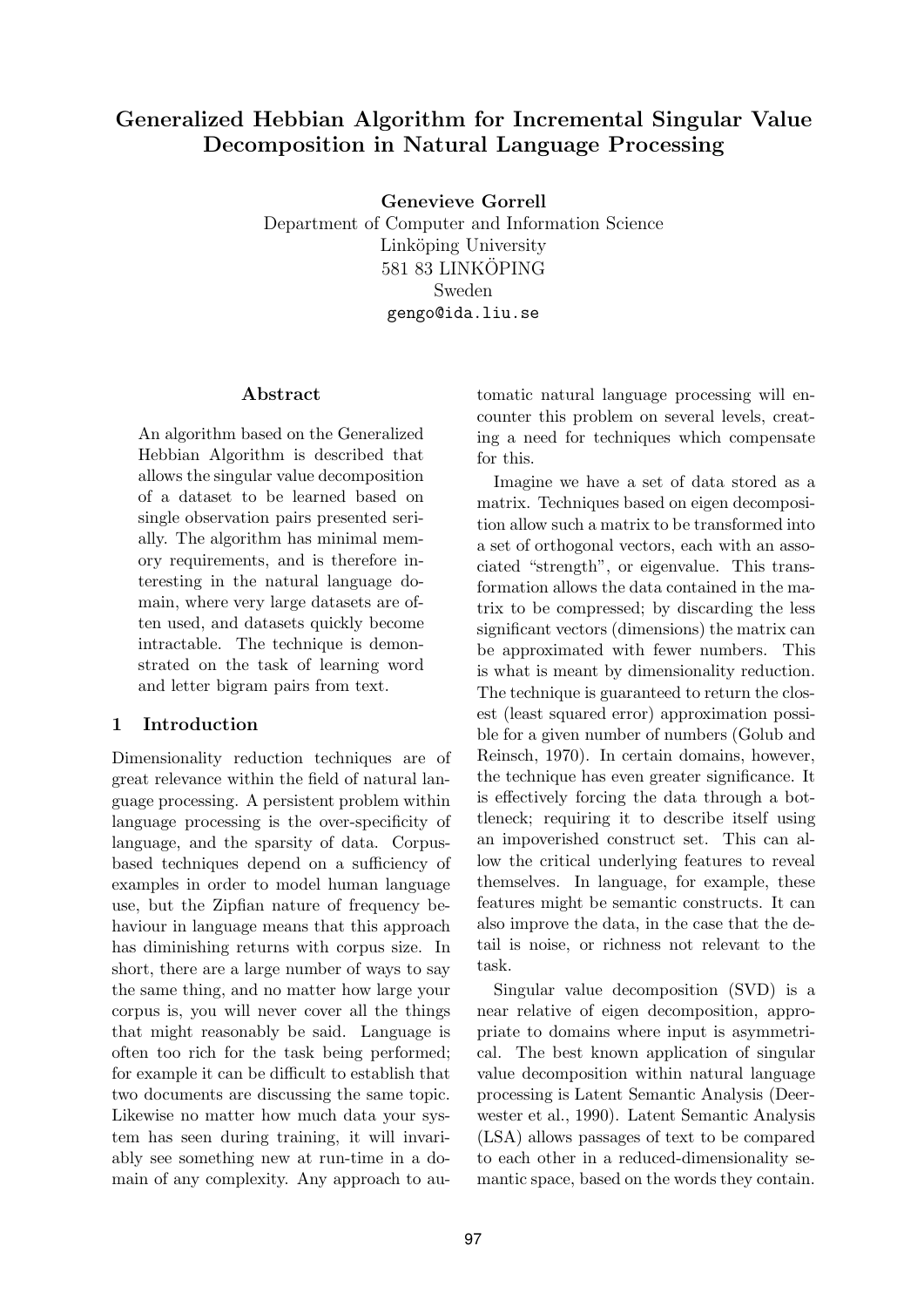The technique has been successfully applied to information retrieval, where the overspecificity of language is particularly problematic; text searches often miss relevant documents where different vocabulary has been chosen in the search terms to that used in the document (for example, the user searches on "eigen decomposition" and fails to retrieve documents on factor analysis). LSA has also been applied in language modelling (Bellegarda, 2000), where it has been used to incorporate long-span semantic dependencies.

Much research has been done on optimising eigen decomposition algorithms, and the extent to which they can be optimised depends on the area of application. Most natural language problems involve sparse matrices, since there are many words in a natural language and the great majority do not appear in, for example, any one document. Domains in which matrices are less sparse lend themselves to such techniques as Golub-Kahan-Reinsch (Golub and Reinsch, 1970) and Jacobi-like approaches. Techniques such as those described in (Berry, 1992) are more appropriate in the natural language domain.

Optimisation is an important way to increase the applicability of eigen and singular value decomposition. Designing algorithms that accommodate different requirements is another. For example, another drawback to Jacobi-like approaches is that they calculate all the singular triplets (singular vector pairs with associated values) simultaneously, which may not be practical in a situation where only the top few are required. Consider also that the methods mentioned so far assume that the entire matrix is available from the start. There are many situations in which data may continue to become available.

(Berry et al., 1995) describe a number of techniques for including new data in an existing decomposition. Their techniques apply to a situation in which SVD has been performed on a collection of data, then new data becomes available. However, these techniques are either expensive, or else they are approximations which degrade in quality over time. They are useful in the context of updating an existing batch decomposition with a second batch of data, but are less applicable in

the case where data are presented serially, for example, in the context of a learning system. Furthermore, there are limits to the size of matrix that can feasibly be processed using batch decomposition techniques. This is especially relevant within natural language processing, where very large corpora are common. Random Indexing (Kanerva et al., 2000) provides a less principled, though very simple and efficient, alternative to SVD for dimensionality reduction over large corpora.

This paper describes an approach to singular value decomposition based on the Generalized Hebbian Algorithm (Sanger, 1989). GHA calculates the eigen decomposition of a matrix based on single observations presented serially. The algorithm presented here differs in that where GHA produces the eigen decomposition of symmetrical data, our algorithm produces the singular value decomposition of asymmetrical data. It allows singular vectors to be learned from paired inputs presented serially using no more memory than is required to store the singular vector pairs themselves. It is therefore relevant in situations where the size of the dataset makes conventional batch approaches infeasible. It is also of interest in the context of adaptivity, since it has the potential to adapt to changing input. The learning update operation is very cheap computationally. Assuming a stable vector length, each update operation takes exactly as long as each previous one; there is no increase with corpus size to the speed of the update. Matrix dimensions may increase during processing. The algorithm produces singular vector pairs one at a time, starting with the most significant, which means that useful data becomes available quickly; many standard techniques produce the entire decomposition simultaneously. Since it is a learning technique, however, it differs from what would normally be considered an incremental technique, in that the algorithm converges on the singular value decomposition of the dataset, rather than at any one point having the best solution possible for the data it has seen so far. The method is potentially most appropriate in situations where the dataset is very large or unbounded: smaller, bounded datasets may be more efficiently processed by other methods. Furthermore, our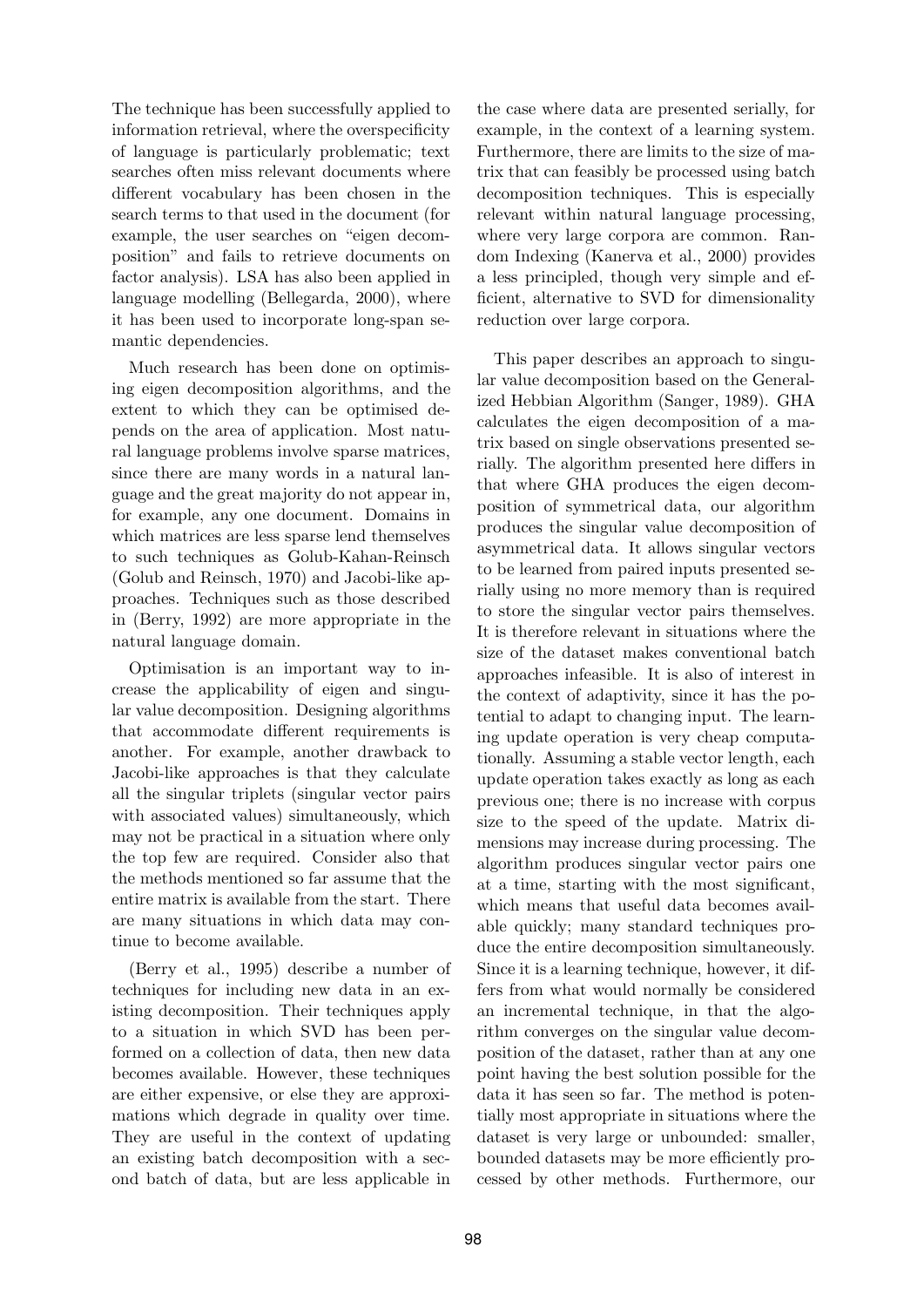approach is limited to cases where the final matrix is expressible as the linear sum of outer products of the data vectors. Note in particular that Latent Semantic Analysis, as usually implemented, is not an example of this, because LSA takes the log of the final sums in each cell (Dumais, 1990). LSA, however, does not depend on singular value decomposition; Gorrell and Webb (Gorrell and Webb, 2005) discuss using eigen decomposition to perform LSA, and demonstrate LSA using the Generalized Hebbian Algorithm in its unmodified form. Sanger (Sanger, 1993) presents similar work, and future work will involve more detailed comparison of this approach to his.

The next section describes the algorithm. Section 3 describes implementation in practical terms. Section 4 illustrates, using word n-gram and letter n-gram tasks as examples and section 5 concludes.

### 2 The Algorithm

This section introduces the Generalized Hebbian Algorithm, and shows how the technique can be adapted to the rectangular matrix form of singular value decomposition. Eigen decomposition requires as input a square diagonallysymmetrical matrix, that is to say, one in which the cell value at row x, column y is the same as that at row y, column x. The kind of data described by such a matrix is the correlation between data in a particular space with other data in the same space. For example, we might wish to describe how often a particular word appears with a particular other word. The data therefore are symmetrical relations between items in the same space; word a appears with word b exactly as often as word b appears with word a. In singular value decomposition, rectangular input matrices are handled. Ordered word bigrams are an example of this; imagine a matrix in which rows correspond to the first word in a bigram, and columns to the second. The number of times that word b appears after word a is by no means the same as the number of times that word a appears after word b. Rows and columns are different spaces; rows are the space of first words in the bigrams, and columns are the space of second words.

The singular value decomposition of a rect-

angular data matrix, A, can be presented as;

$$
A = U\Sigma V^T \tag{1}
$$

where  $U$  and  $V$  are matrices of orthogonal left and right singular vectors (columns) respectively, and  $\Sigma$  is a diagonal matrix of the corresponding singular values. The  $U$  and  $V$  matrices can be seen as a matched set of orthogonal basis vectors in their corresponding spaces, while the singular values specify the effective magnitude of each vector pair. By convention, these matrices are sorted such that the diagonal of  $\Sigma$  is monotonically decreasing, and it is a property of SVD that preserving only the first (largest)  $N$  of these (and hence also only the first N columns of U and V) provides a least-squared error, rank-N approximation to the original matrix A.

Singular Value Decomposition is intimately related to eigenvalue decomposition in that the singular vectors,  $U$  and  $V$ , of the data matrix, A, are simply the eigenvectors of  $A * A<sup>T</sup>$  and  $A<sup>T</sup> * A$ , respectively, and the singular values,  $\Sigma$ , are the square-roots of the corresponding eigenvalues.

#### 2.1 Generalised Hebbian Algorithm

Oja and Karhunen (Oja and Karhunen, 1985) demonstrated an incremental solution to finding the first eigenvector from data arriving in the form of serial data items presented as vectors, and Sanger (Sanger, 1989) later generalized this to finding the first  $N$  eigenvectors with the Generalized Hebbian Algorithm. The algorithm converges on the exact eigen decomposition of the data with a probability of one. The essence of these algorithms is a simple Hebbian learning rule:

$$
U_n(t+1) = U_n(t) + \lambda * (U_n^T * A_j) * A_j \quad (2)
$$

 $U_n$  is the n'th column of U (i.e., the n'th eigenvector, see equation 1),  $\lambda$  is the learning rate and  $A_i$  is the j'th column of training matrix A. t is the timestep. The only modification to this required in order to extend it to multiple eigenvectors is that each  $U_n$  needs to shadow any lower-ranked  $U_m(m > n)$  by removing its projection from the input  $A_i$  in order to assure both orthogonality and an ordered ranking of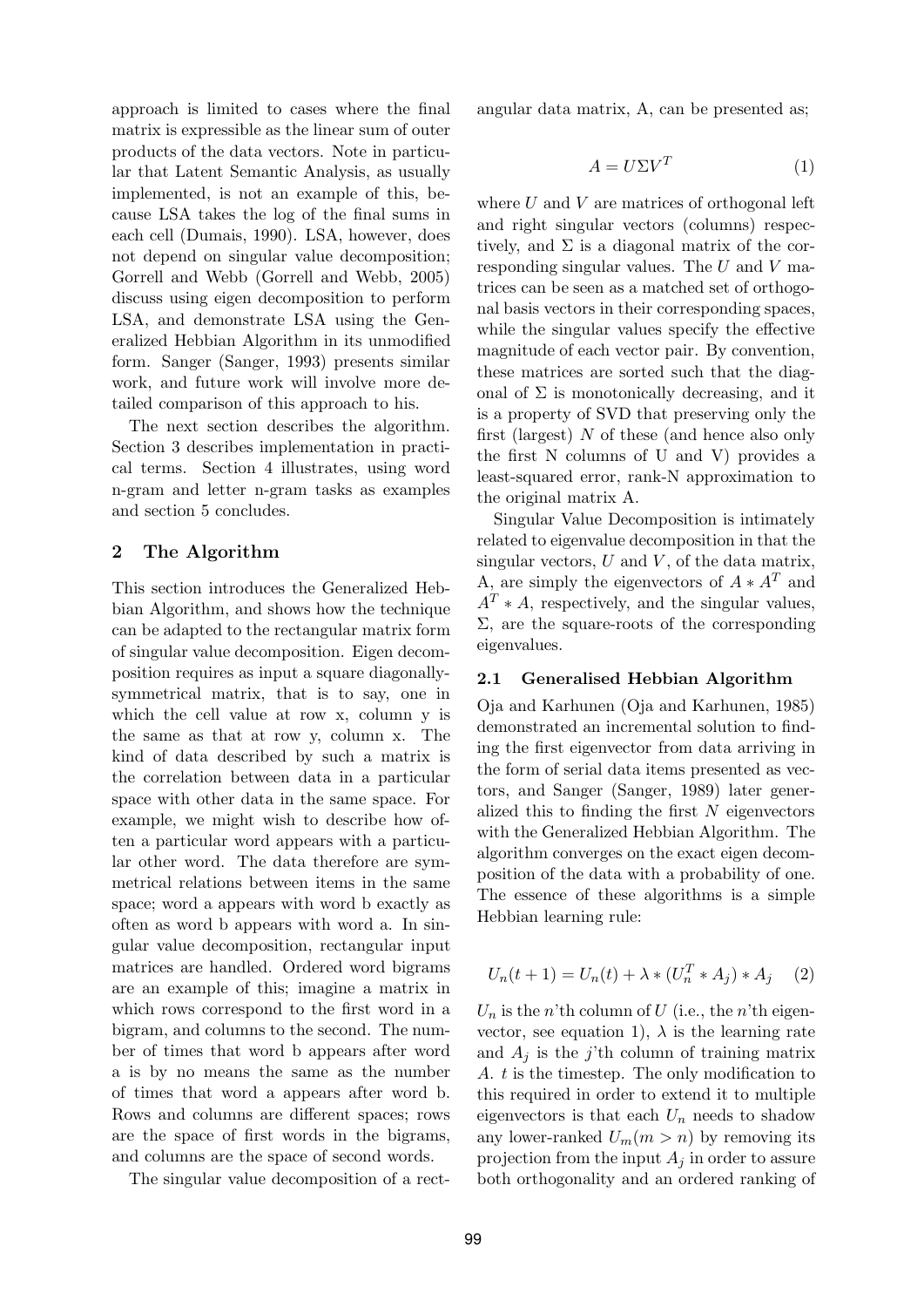the resulting eigenvectors. Sanger's final formulation (Sanger, 1989) is:

$$
c_{ij}(t+1) = c_{ij}(t) + \gamma(t)(y_i(t)x_j(t)
$$
\n
$$
-y_i(t)\sum_{k\leq i} c_{kj}(t)y_k(t)
$$
\n(3)

In the above,  $c_{ij}$  is an individual element in the current eigenvector,  $x_i$  is the input vector and  $y_i$  is the activation (that is to say,  $c_i.x_j$ , the dot product of the input vector with the *i*th eigenvector).  $\gamma$  is the learning rate.

To summarise, the formula updates the current eigenvector by adding to it the input vector multiplied by the activation minus the projection of the input vector on all the eigenvectors so far including the current eigenvector, multiplied by the activation. Including the current eigenvector in the projection subtraction step has the effect of keeping the eigenvectors normalised. Note that Sanger includes an explicit learning rate,  $\gamma$ . The formula can be varied slightly by not including the current eigenvector in the projection subtraction step. In the absence of the autonormalisation influence, the vector is allowed to grow long. This has the effect of introducing an implicit learning rate, since the vector only begins to grow long when it settles in the right direction, and since further learning has less impact once the vector has become long. Weng et al. (Weng et al., 2003) demonstrate the efficacy of this approach. So, in vector form, assuming  $C$  to be the eigenvector currently being trained, expanding y out and using the implicit learning rate;

$$
\triangle c_i = c_i \cdot x(x - \sum_{j < i} (x \cdot c_j) c_j) \tag{4}
$$

Delta notation is used to describe the update here, for further readability. The subtracted element is responsible for removing from the training update any projection on previous singular vectors, thereby ensuring orthgonality. Let us assume for the moment that we are calculating only the first eigenvector. The training update, that is, the vector to be added to the eigenvector, can then be more simply described as follows, making the next steps more readable;

$$
\triangle c = c \cdot x(x) \tag{5}
$$

#### 2.2 Extension to Paired Data

Let us begin with a simplification of 5:

$$
\triangle c = \frac{1}{n} cX(X) \tag{6}
$$

Here, the upper case X is the entire data matrix. n is the number of training items. The simplification is valid in the case that c is stabilised; a simplification that in our case will become more valid with time. Extension to paired data initially appears to present a problem. As mentioned earlier, the singular vectors of a rectangular matrix are the eigenvectors of the matrix multiplied by its transpose, and the eigenvectors of the transpose of the matrix multiplied by itself. Running GHA on a nonsquare non-symmetrical matrix M, ie. paired data, would therefore be achievable using standard GHA as follows:

$$
\triangle c^a = \frac{1}{n} c^a M M^T (M M^T) \tag{7}
$$

$$
\Delta c^b = \frac{1}{n} c^b M^T M (M^T M) \tag{8}
$$

In the above,  $c^a$  and  $c^b$  are left and right singular vectors. However, to be able to feed the algorithm with rows of the matrices  $MM^T$ and  $M^{T}M$ , we would need to have the entire training corpus available simultaneously, and square it, which we hoped to avoid. This makes it impossible to use GHA for singular value decomposition of serially-presented paired input in this way without some further transformation. Equation 1, however, gives:

$$
\sigma c^a = c^b M^T = \sum_x (c^b.b_x)a_x \tag{9}
$$

$$
\sigma c^b = c^a M = \sum_x (c^a . a_x) b_x \tag{10}
$$

Here,  $\sigma$  is the singular value and a and b are left and right data vectors. The above is valid in the case that left and right singular vectors  $c^a$  and  $c^b$  have settled (which will become more accurate over time) and that data vectors a and b outer-product and sum to M.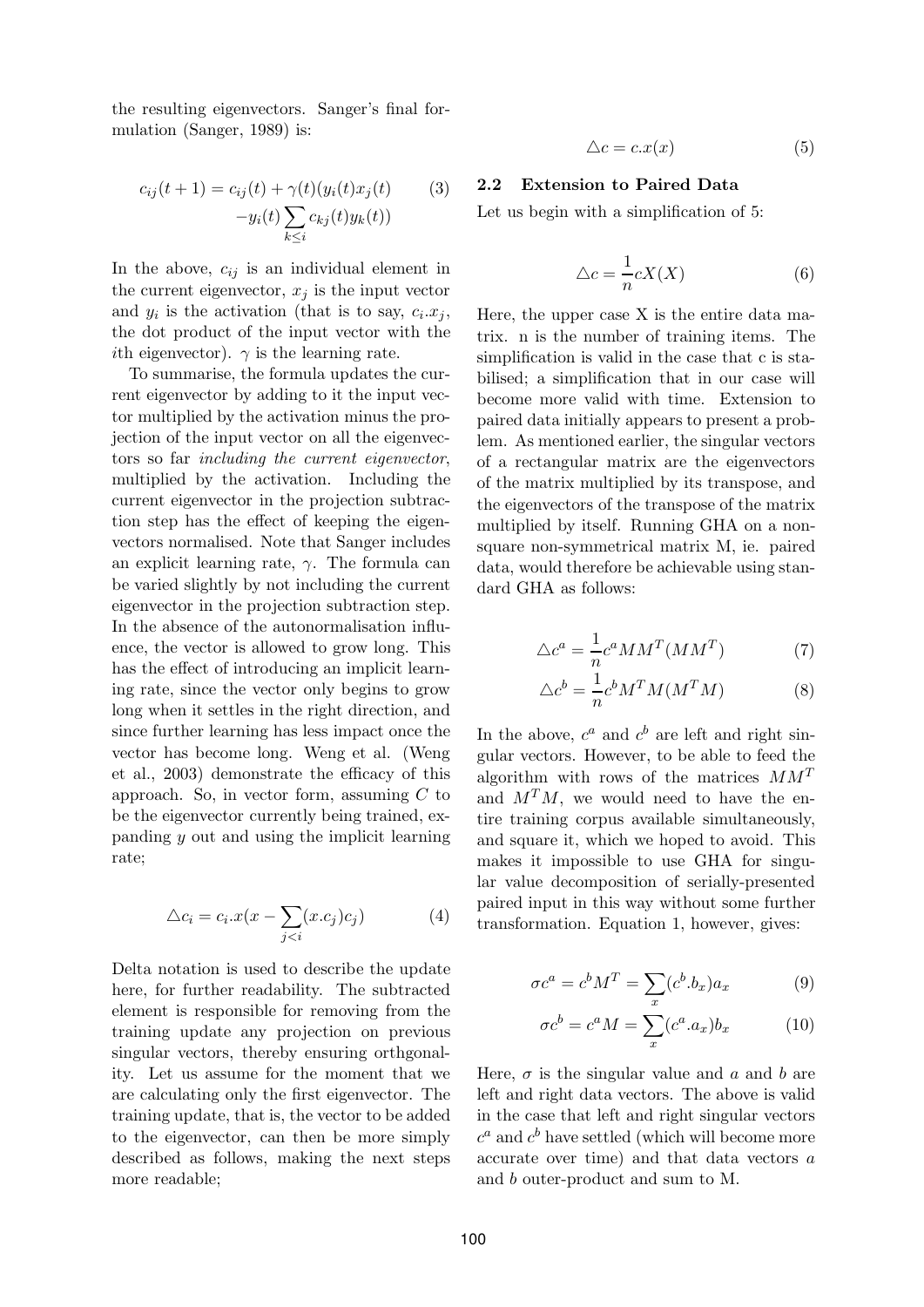Inserting 9 and 10 into 7 and 8 allows them to be reduced as follows:

$$
\triangle c^a = \frac{\sigma}{n} c^b M^T M M^T \tag{11}
$$

$$
\Delta c^b = \frac{\sigma}{n} c^a M M^T M \tag{12}
$$

$$
\Delta c^a = \frac{\sigma^2}{n} c^a M M^T \tag{13}
$$

$$
\Delta c^b = \frac{\sigma^2}{n} c^b M^T M \tag{14}
$$

$$
\triangle c^a = \frac{\sigma^3}{n} c^b M^T \tag{15}
$$

$$
\Delta c^b = \frac{\sigma^3}{n} c^a M \tag{16}
$$

$$
\triangle c^a = \sigma^3(c_b.b)a \tag{17}
$$

$$
\triangle c^b = \sigma^3(c_a.a)b \tag{18}
$$

This element can then be reinserted into GHA. To summarise, where GHA dotted the input with the eigenvector and multiplied the result by the input vector to form the training update (thereby adding the input vector to the eigenvector with a length proportional to the extent to which it reflects the current direction of the eigenvector) our formulation dots the right input vector with the right singular vector and multiplies the left input vector by this quantity before adding it to the left singular vector, and vice versa. In this way, the two sides cross-train each other. Below is the final modification of GHA extended to cover multiple vector pairs. The original GHA is given beneath it for comparison.

$$
\triangle c_i^a = c_i^b \cdot b(a - \sum_{j < i} (a \cdot c_j^a) c_j^a) \tag{19}
$$

$$
\triangle c_i^b = c_i^a \cdot a(b - \sum_{j < i} (b \cdot c_j^b) c_j^b) \tag{20}
$$

$$
\triangle c_i = c_i \cdot x(x - \sum_{j < i} (x \cdot c_j) c_j) \tag{21}
$$

In equations 6 and 9/10 we introduced approximations that become accurate as the direction of the singular vectors settles. These approximations will therefore not interfere with the accuracy of the final result, though they might interfere with the rate of convergence. The constant  $\sigma^3$  has been dropped in 19 and 20. Its relevance is purely with respect to the calculation of the singular value. Recall that in (Weng et al., 2003) the eigenvalue is calculable as the average magnitude of the training update  $\triangle c$ . In our formulation, according to 17 and 18, the singular value would be  $\triangle c$  divided by  $\sigma^3$ . Dropping the  $\sigma^3$  in 19 and 20 achieves that implicitly; the singular value is once more the average length of the training update.

The next section discusses practical aspects of implementation. The following section illustrates usage, with English language word and letter bigram data as test domains.

#### 3 Implementation

Within the framework of the algorithm outlined above, there is still room for some implementation decisions to be made. The naive implementation can be summarised as follows: the first datum is used to train the first singular vector pair; the projection of the first singular vector pair onto this datum is subtracted from the datum; the datum is then used to train the second singular vector pair and so on for all the vector pairs; ensuing data items are processed similarly. The main problem with this approach is as follows. At the beginning of the training process, the singular vectors are close to the values they were initialised with, and far away from the values they will settle on. The second singular vector pair is trained on the datum minus its projection onto the first singular vector pair in order to prevent the second singular vector pair from becoming the same as the first. But if the first pair is far away from its eventual direction, then the second has a chance to move in the direction that the first will eventually take on. In fact, all the vectors, such as they can whilst remaining orthogonal to each other, will move in the strongest direction. Then, when the first pair eventually takes on the right direction, the others have difficulty recovering, since they start to receive data that they have very little projection on, meaning that they learn very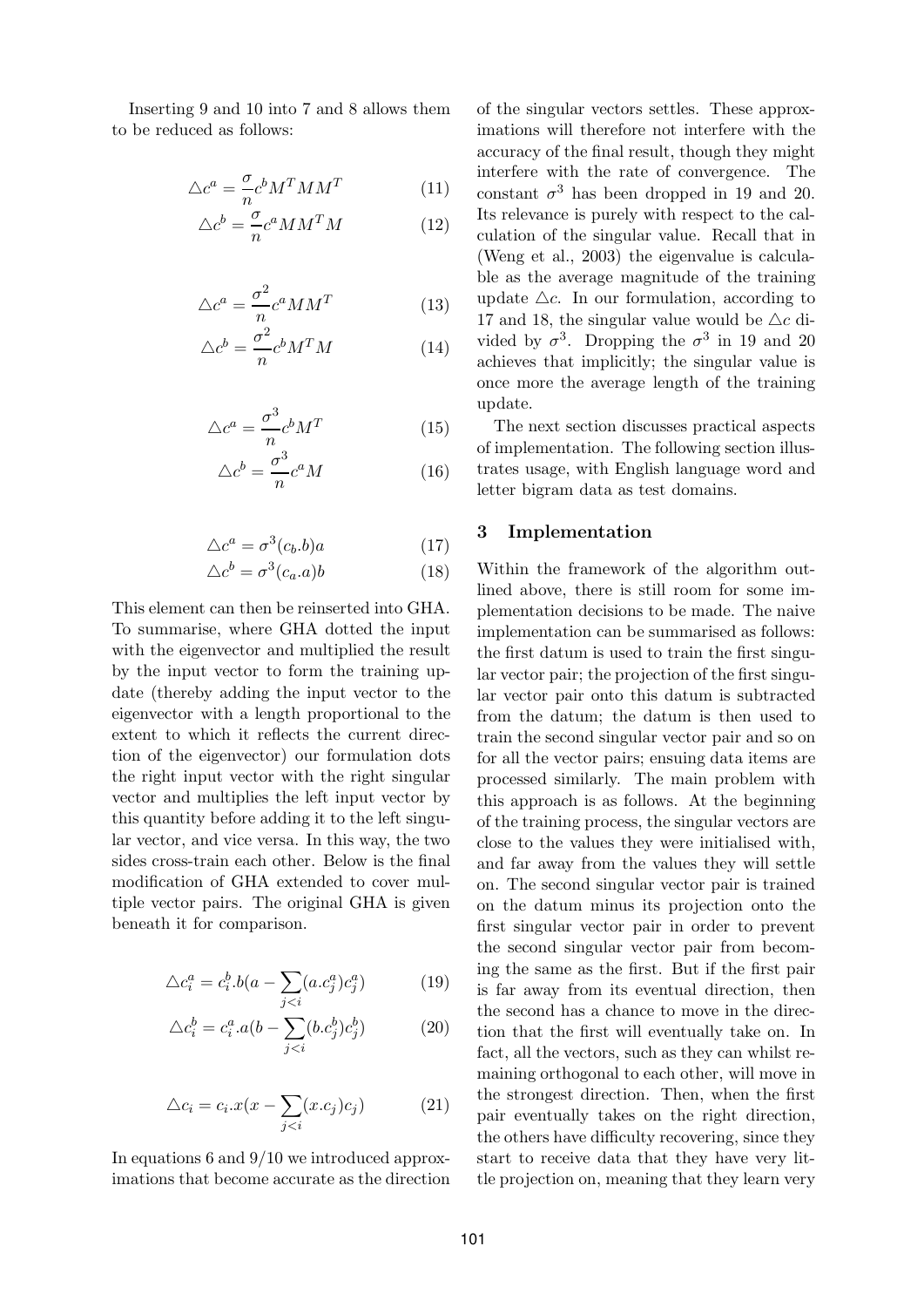slowly. The problem can be addressed by waiting until each singular vector pair is relatively stable before beginning to train the next. By "stable", we mean that the vector is changing little in its direction, such as to suggest it is very close to its target. Measures of stability might include the average variation in position of the endpoint of the (normalised) vector over a number of training iterations, or simply length of the (unnormalised) vector, since a long vector is one that is being reinforced by the training data, such as it would be if it was settled on the dominant feature. Termination criteria might include that a target number of singular vector pairs have been reached, or that the last vector is increasing in length only very slowly.

# 4 Application

The task of relating linguistic bigrams to each other, as mentioned earlier, is an example of a task appropriate to singular value decomposition, in that the data is paired data, in which each item is in a different space to the other. Consider word bigrams, for example. First word space is in a non-symmetrical relationship to second word space; indeed, the spaces are not even necessarily of the same dimensionality, since there could conceivably be words in the corpus that never appear in the first word slot (they might never appear at the start of a sentence) or in the second word slot (they might never appear at the end.) So a matrix containing word counts, in which each unique first word forms a row and each unique second word forms a column, will not be a square symmetrical matrix; the value at row a, column b, will not be the same as the value at row b column a, except by coincidence.

The significance of performing dimensionality reduction on word bigrams could be thought of as follows. Language clearly adheres to some extent to a rule system less rich than the individual instances that form its surface manifestation. Those rules govern which words might follow which other words; although the rule system is more complex and of a longer range that word bigrams can hope to illustrate, nonetheless the rule system governs the surface form of word bigrams, and we might hope that it would be possible to discern

from word bigrams something of the nature of the rules. In performing dimensionality reduction on word bigram data, we force the rules to describe themselves through a more impoverished form than via the collection of instances that form the training corpus. The hope is that the resulting simplified description will be a generalisable system that applies even to instances not encountered at training time.

On a practical level, the outcome has applications in automatic language acquisition. For example, the result might be applicable in language modelling. Use of the learning algorithm presented in this paper is appropriate given the very large dimensions of any realistic corpus of language; The corpus chosen for this demonstration is Margaret Mitchell's "Gone with the Wind", which contains 19,296 unique words (421,373 in total), which fully realized as a correlation matrix with, for example, 4-byte floats would consume 1.5 gigabytes, and which in any case, within natural language processing, would not be considered a particularly large corpus. Results on the word bigram task are presented in the next section.

Letter bigrams provide a useful contrasting illustration in this context; an input dimensionality of 26 allows the result to be more easily visualised. Practical applications might include automatic handwriting recognition, where an estimate of the likelihood of a particular letter following another would be useful information. The fact that there are only twenty-something letters in most western alphabets though makes the usefulness of the incremental approach, and indeed, dimensionality reduction techniques in general, less obvious in this domain. However, extending the space to letter trigrams and even four-grams would change the requirements. Section 4.2 discusses results on a letter bigram task.

# 4.1 Word Bigram Task

"Gone with the Wind" was presented to the algorithm as word bigrams. Each word was mapped to a vector containing all zeros but for a one in the slot corresponding to the unique word index assigned to that word. This had the effect of making input to the algorithm a normalised vector, and of making word vectors orthogonal to each other. The singular vector pair's reaching a combined Euclidean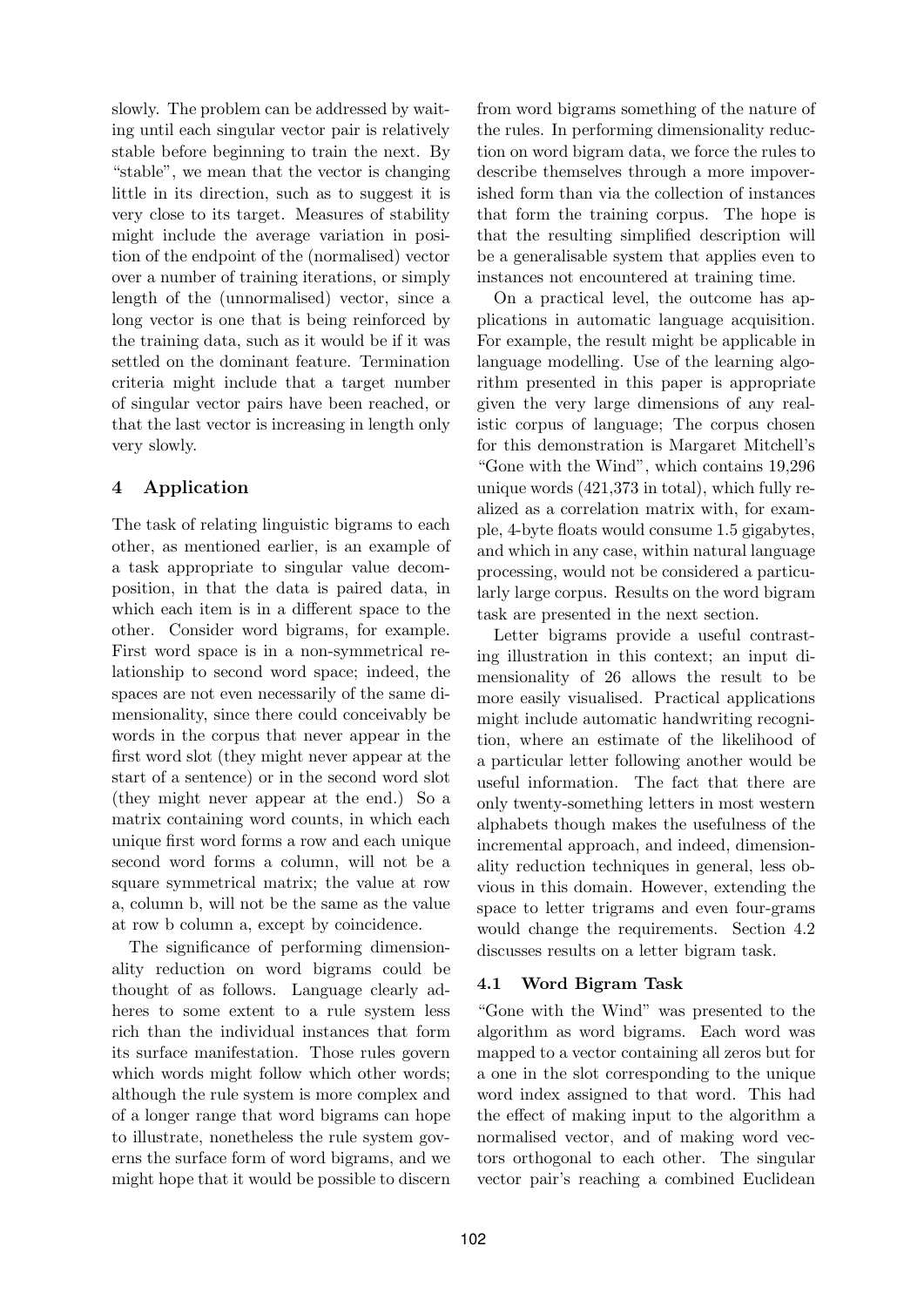magnitude of 2000 was given as the criterion for beginning to train the next vector pair, the reasoning being that since the singular vectors only start to grow long when they settle in the approximate right direction and the data starts to reinforce them, length forms a reasonable heuristic for deciding if they are settled enough to begin training the next vector pair. 2000 was chosen ad hoc based on observation of the behaviour of the algorithm during training.

The data presented are the words most representative of the top two singular vectors, that is to say, the directions these singular vectors mostly point in. Table 1 shows the words with highest scores in the top two vector pairs. It says that in this vector pair, the normalised left hand vector projected by 0.513 onto the vector for the word "of" (or in other words, these vectors have a dot product of 0.513.) The normalised right hand vector has a projection of 0.876 onto the word "the" etc. This first table shows a left side dominated by prepositions, with a right side in which "the" is by far the most important word, but which also contains many pronouns. The fact that the first singular vector pair is effectively about "the" (the right hand side points far more in the direction of "the" than any other word) reflects its status as the most common word in the English language. What this result is saying is that were we to be allowed only one feature with which to describe word English bigrams, a feature describing words appearing before "the" and words behaving similarly to "the" would be the best we could choose. Other very common words in English are also prominent in this feature.

Table 1: Top words in 1st singular vector pair

| Vector 1, Eigenvalue 0.00938 |            |       |             |  |  |
|------------------------------|------------|-------|-------------|--|--|
| of                           | 0.5125468  | the   | 0.8755944   |  |  |
| in                           | 0.49723375 | her   | 0.28781646  |  |  |
| and                          | 0.39370865 | a.    | 0.23318098  |  |  |
| to                           | 0.2748983  | his   | 0.14336193  |  |  |
| $\alpha$                     | 0.21759394 | she   | 0.1128443   |  |  |
| at                           | 0.17932475 | it.   | 0.06529821  |  |  |
| for                          | 0.16905183 | he    | 0.063333265 |  |  |
| with                         | 0.16042696 | you   | 0.058997907 |  |  |
| from                         | 0.13463423 | their | 0.05517004  |  |  |

Table 2 puts "she", "he" and "it" at the top on the left, and four common verbs on the right, indicating a pronoun-verb pattern as the second most dominant feature in the corpus.

Table 2: Top words in 2nd singular vector pair

|     | Vector 2, Eigenvalue 0.00427 |       |            |  |  |
|-----|------------------------------|-------|------------|--|--|
| she | 0.6633538                    | was   | 0.58067155 |  |  |
| he  | 0.38005337                   | had   | 0.50169927 |  |  |
| it. | 0.30800354                   | could | 0.2315106  |  |  |
| and | 0.18958427                   | would | 0.17589279 |  |  |

# 4.2 Letter Bigram Task

Running the algorithm on letter bigrams illustrates different properties. Because there are only 26 letters in the English alphabet, it is meaningful to examine the entire singular vector pair. Figure 1 shows the third singular vector pair derived by running the algorithm on letter bigrams. The y axis gives the projection of the vector for the given letter onto the singular vector. The left singular vector is given on the left, and the right on the right, that is to say, the first letter in the bigram is on the left and the second on the right. The first two singular vector pairs are dominated by letter frequency effects, but the third is interesting because it clearly shows that the method has identified vowels. It means that the third most useful feature for determining the likelihood of letter b following letter  $a$  is whether letter  $a$ is a vowel. If letter  $b$  is a vowel, letter  $a$  is less likely to be (vowels dominate the negative end of the right singular vector). (Later features could introduce subcases where a particular vowel is likely to follow another particular vowel, but this result suggests that the most dominant case is that this does not happen.) Interestingly, the letter 'h' also appears at the negative end of the right singular vector, suggesting that 'h' for the most part does not follow a vowel in English. Items near zero ('k', 'z' etc.) are not strongly represented in this singular vector pair; it tells us little about them.

# 5 Conclusion

An incremental approach to approximating the singular value decomposition of a correlation matrix has been presented. Use